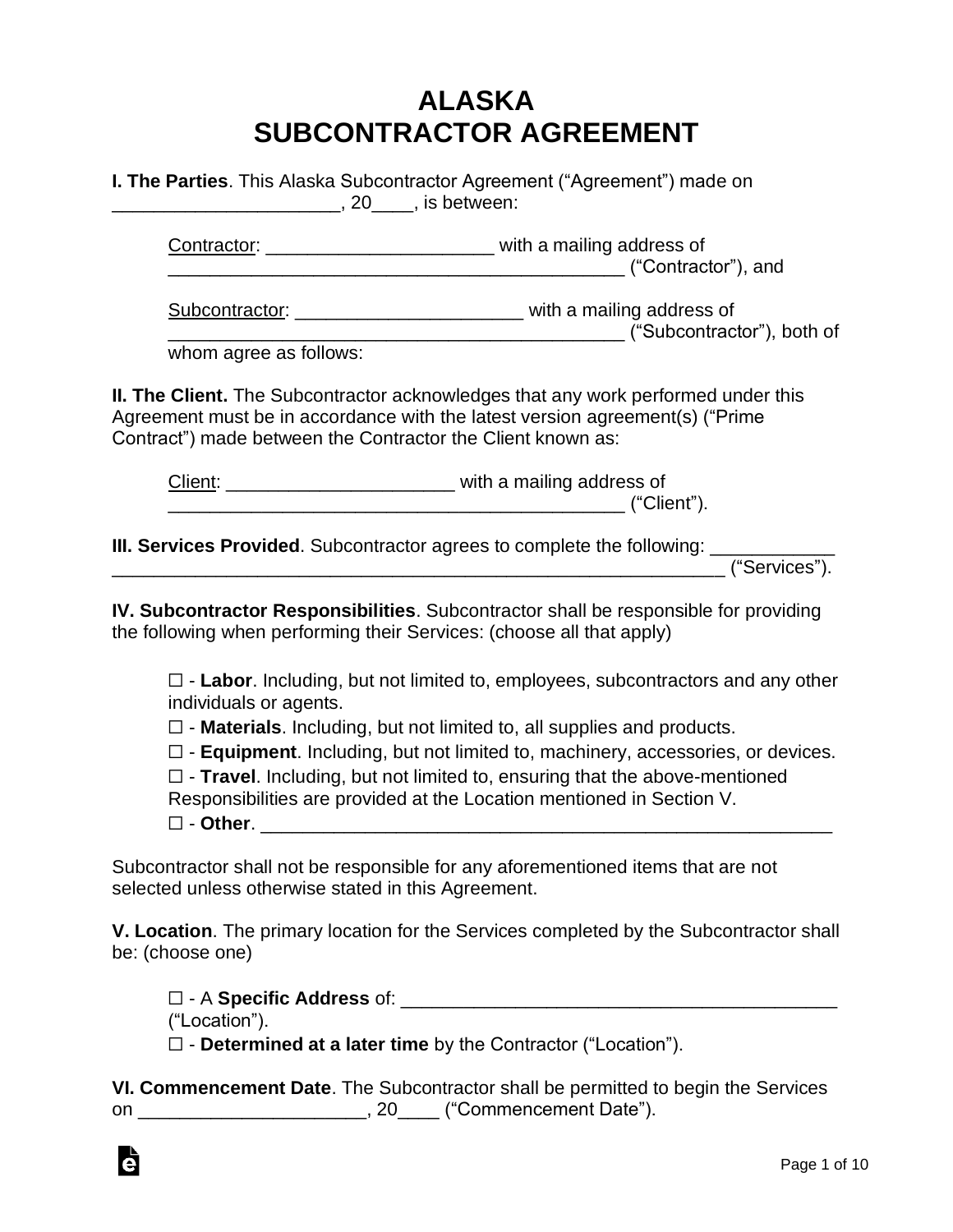**VII. Completion**. The Subcontractor will be required, unless otherwise stated under the terms of this Agreement, to complete the Services: (choose one)

□ - By the Specific date of \_\_\_\_\_\_\_\_\_\_\_\_\_\_\_\_\_\_\_\_\_\_, 20\_\_\_\_.

- ☐ In accordance with industry standards.
- ☐ Other: \_\_\_\_\_\_\_\_\_\_\_\_\_\_\_\_\_\_\_\_\_\_\_\_\_\_\_\_\_\_\_\_\_\_\_\_\_\_\_\_\_\_\_\_\_\_\_\_\_\_\_\_\_\_\_\_

**VIII. Payment Amount.** Payment for the Services shall be as follows: (choose one)

☐ - \$\_\_\_\_\_\_\_\_\_\_\_\_\_\_\_\_\_\_\_\_\_\_ for the Services ("Payment").

- ☐ At an hourly rate of \$\_\_\_\_ per hour ("Payment").
- ☐ Other. \_\_\_\_\_\_\_\_\_\_\_\_\_\_\_\_\_\_\_\_\_\_\_\_\_\_\_\_\_\_\_\_\_\_\_\_\_\_\_\_\_\_\_\_\_\_ ("Payment")

If the Subcontractor asserts a claim which involves, in whole or in part, acts or omissions which are the responsibility of the Client or another person for whom a claim may be submitted, including but not limited to, claims for failure to pay, an extension of time, impacts, delay damages, or extra work, the Contractor shall present the Subcontractor's claim to the Client or other responsible party provided the Subcontractor presents to Contractor competent supporting evidence and in sufficient time for the Contractor to do so. The Subcontractor shall cooperate fully with the Contractor in any and all steps the Contractor takes in connection with prosecuting such a claim and shall hold harmless and reimburse the Contractor for all expenses, including legal expenses, incurred by the Contractor which arise out of the Contractor's submission of the Subcontractor's claims to the Client or other responsible party(ies). The Subcontractor shall be bound by any adjudication or award in any action or proceeding resolving such a claim.

**IX. Payment Method**. Payment shall be made by the Contractor to the Subcontractor as follows: (choose one)

 $\Box$  - Immediately upon completion of the Services to the satisfaction of the Contractor.

☐ - Within \_\_\_\_ business days after completion of the Services to the satisfaction of the Contractor.

☐ - Shall be paid on a ☐ weekly ☐ monthly ☐ quarterly ☐ other

Ġ

\_\_\_\_\_\_\_\_\_\_\_\_\_\_\_\_\_\_\_\_\_\_ basis. If the Subcontractor completes the Services to the satisfaction of the Contractor, before the full amount or balance has been fully paid, any remaining amount shall be payable immediately.  $\square$  - Other:

Satisfaction of the completed Services by the Subcontractor shall be completed within a reasonable time period. "Satisfaction" shall be a determination, in good faith, made by the Contractor and in accordance with commonly accepted industry standards.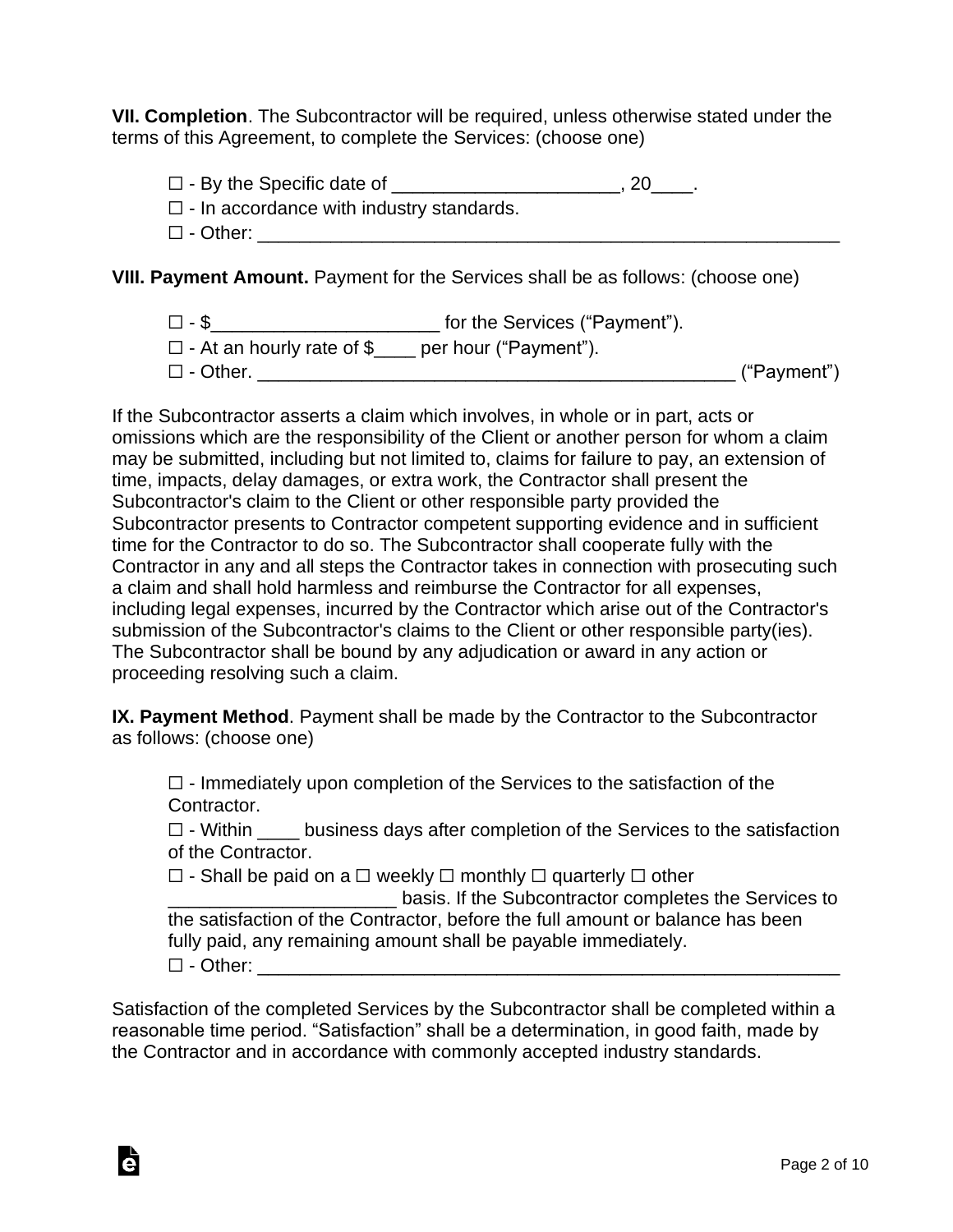If the Contractor, Client, or other responsible party delays in making any payment to the Contractor, from which payment to Subcontractor is to be made, Contractor and its sureties shall have a reasonable time to make payment to Subcontractor. "Reasonable time" shall be determined in relation to relevant circumstances, but shall in no event be less time than required for Contractor, Contractor's sureties, and Subcontractor to pursue a conclusion to their legal remedies against the Client or other responsible party to obtain payment, including, but not limited to, mechanics' lien remedies.

**X. Subcontracting**. The Subcontractor shall have: (choose one)

☐ - **Right to Subcontracting**: Subcontractor may subcontract, either part or in whole, the Services authorized under this Agreement. The Subcontractor shall be required to obtain a written agreement from each subcontractor that is the same or comparable to the following Sections of this Agreement and to be approved, in writing, by the Contractor.

☐ - **No Right to Subcontracting**: Subcontractor may not subcontract, either part or in whole, the Services authorized under this Agreement.

**XI. Assignment**. Subcontractor **□ shall □ shall not** have the right to assign any rights under this Agreement or any part of the Services issued herein. Subject to the foregoing, this Agreement shall be binding upon the parties' heirs, executors, successors and assigns.

**XII. Insurance**. The Contractor ☐ **shall** ☐ **shall not** require the Subcontractor, along with each of its subcontractors, to have insurance set forth in this Section under the following terms and conditions before commencing Services:

A.) **Coverage Types**: (choose all that apply)

Ġ

☐ - **General Liability Insurance**: Subcontractor shall carry minimum primary General Liability Insurance for the following amounts:

- a.) \$\_\_\_\_\_\_\_\_\_\_\_\_\_\_\_\_\_\_\_ Combined Single Limit: Bodily Injury + Property Damage;
- b.) \$\_\_\_\_\_\_\_\_\_\_\_\_\_\_\_\_\_\_\_ Personal Liability Injury;
- c.) \$ Operations; and
- d.) \$<br>1.1 General Aggregate (This shall apply separately to the Services provided by the Subcontractor).

☐ - **Vehicle Liability Insurance**: \$\_\_\_\_\_\_\_\_\_\_\_\_\_\_\_\_\_\_\_ minimum required insurance policy on all owned, hired, and non-owned vehicles of the Subcontractor for combined single limit liability for each accident affecting incurring bodily injury and/or property damage.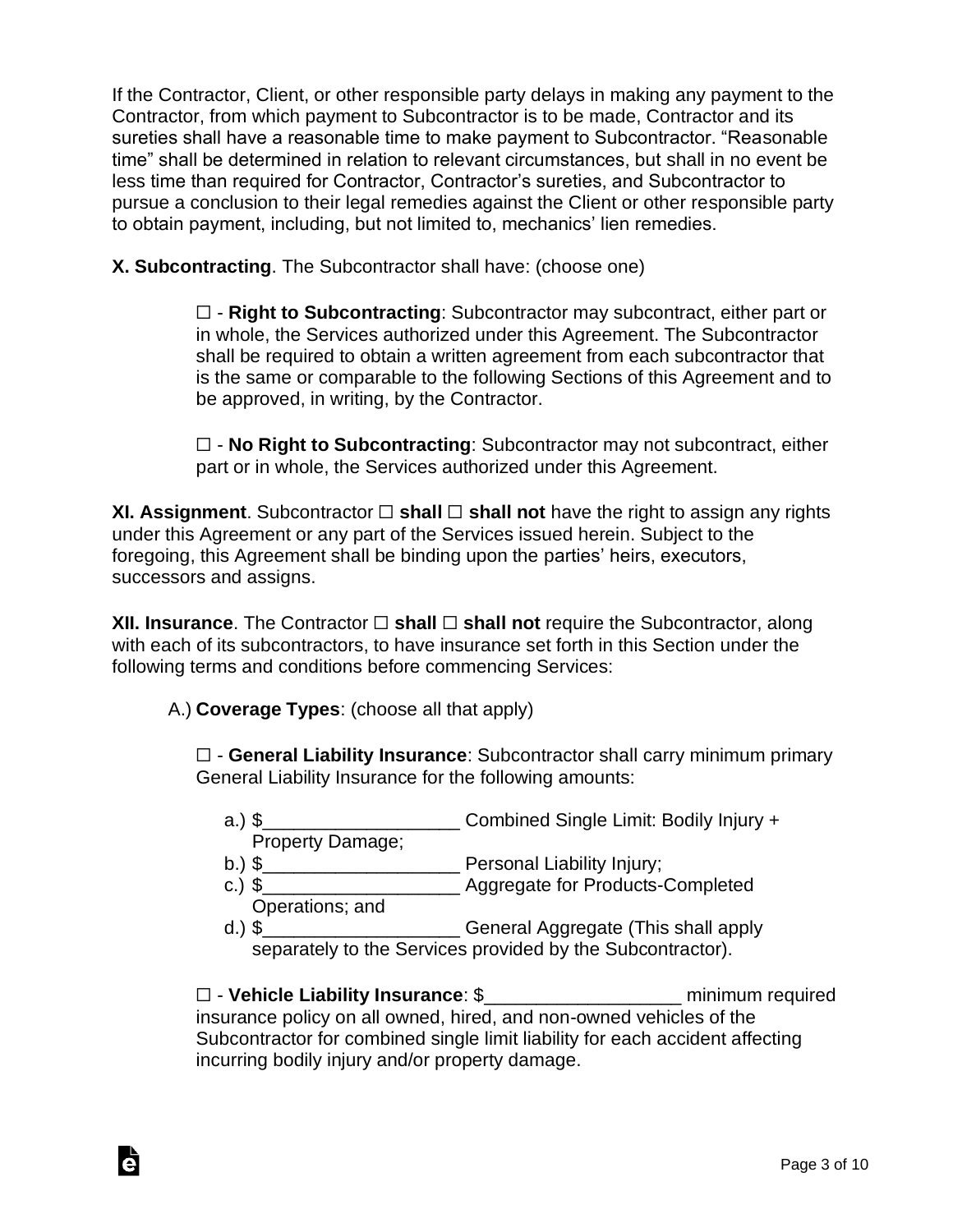☐ - **Excess Liability Insurance**: \$\_\_\_\_\_\_\_\_\_\_\_\_\_\_\_\_\_\_\_ minimum required insurance policy for anything other than General Liability or Automobile coverage.

☐ - **Additional Insurance Requirement**: Client, Contractor, and any other entity which the Contractor is required to name as an additional insured under the Prime Contract shall be named as additional insureds under the General Liability Insurance required by this Section and any such insurance afforded to the additional insureds shall apply as primary insurance. Any other insurance maintained by the Client or Contractor shall be excess insurance and shall not be called upon to contribute to Subcontractor's primary or excess insurance carrier's duty to defend or indemnify unless required by law. The excess insurance required above shall also afford additional insured protection to Client and Contractor. This Section shall in no event be construed to require that additional insured insurance coverage be provided to a greater extent than permitted under the statutes or public policy governed under State law.

- B.) **Certificates of Insurance**. Certificates of insurance, and the required additional insured and other endorsements, including waivers of subrogation shall be furnished to Contractor before the performance of any Services.
- C.) **Maintenance/Cancellation of Insurance**. There will be no cancellation or reduction of coverage of any required insurance without thirty (30) days' written notice to the Contractor. Such notice may be sent by the Subcontractor's insurance carrier, insurance broker, or the Subcontractor.
- D.) **Waiver of Subrogation**. Subcontractor waives all rights against Contractor, Client, other subcontractors, and their agents.
- E.) **Exclusions**. The above insurance coverages are operations by or on behalf of the Subcontractor providing insurance for bodily injury, personal injury, and property damage for the limits of liability indicated, including but not limited to, coverage for (1) the premises and operations; (2) products and completed operations; (3) contractual liability; (4) construction means, methods, techniques, sequences, and procedures, including safety and field supervision. Such coverage shall not be subject to any of the following limiting or exclusionary endorsements: subsidence or earth movement, prior acts or work, action over – precluding indemnity for passive acts of Contractor contributing to injury of a Subcontractor's employee, contractual limitation – eliminating cover for assumed liability, supervisory or inspection service limitation, insured vs insured cross suits, clauses terminating coverage after a specific period of time, residential or habitational limitation if the Services include residential or habitational work, classification limitation voiding coverage for work not specified, defense inside limits provision, and subsubcontractor insurance coverage exclusions for failure to satisfy coverage conditions.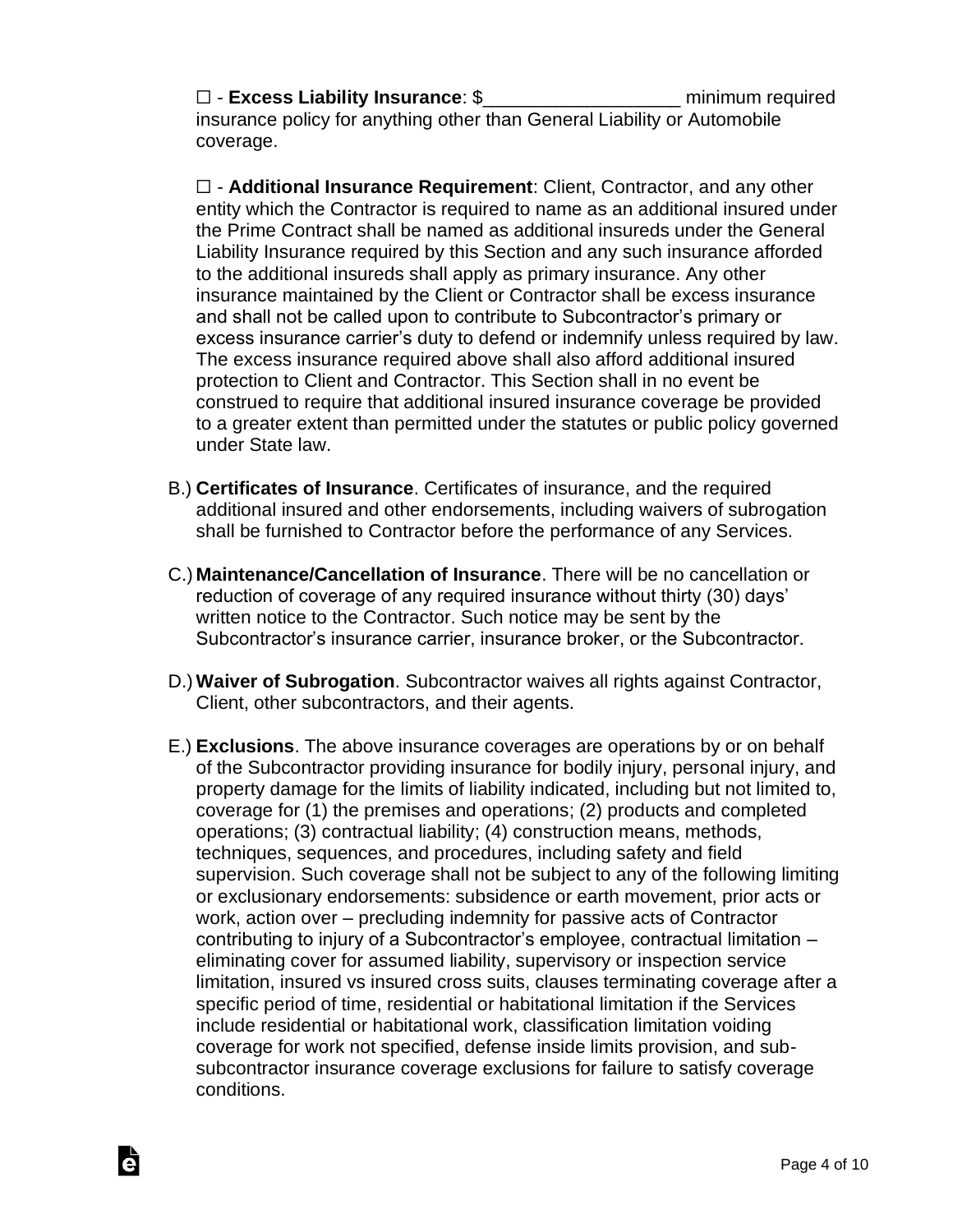**XIII. Resolution of Disputes**. If a dispute arises concerning the provisions of this Agreement or the performance of any of the parties mentioned, the parties hereby agree to settle the dispute by equally paying for one of the following: (choose one)

☐ - **Binding Arbitration** as regulated under the laws in the State where the Services are being performed. The parties agree to accept the final decision made by the Arbitrator.

☐ - **Non-Binding Arbitration** as regulated under the laws in the State where the Services are being performed. The parties have the right to not accept the decision of the arbitrator; in such event, the dispute shall be solved by litigation.

☐ - **Mediation** as regulated under the laws in the State where the Services are being performed. The parties agree to enter into negotiations, in good faith, and through a neutral mediator in an attempted to resolve the dispute. If a resolution to the dispute cannot be made by mediation, the parties agree to enter into: (choose one)

## ☐ - **Binding Arbitration**

☐ - **Litigation**

Ġ

If the parties have a dispute, regardless of which of the above are checked, the Contractor may, before, during, or after any arbitration or mediation, take any steps required by law to preserve or secure any lien on the property to enforce payment of monies due. Specifically, the Contractor may record one or more lien certificates in the appropriate Registry of Deeds and may commence legal action to enforce and preserve any lien as provided under State law.

Completion, as determined under this Section, may be changed if the Services cannot begin or end due to circumstances beyond the control of the Contractor, including but not limited to, lack of readiness of the Location, unavailability of building materials, or any other issues considered outside the control of the parties in this Agreement.

**XIV. Termination**. During the course of this Agreement: (choose one)

☐ - **No Rights to Terminate**: No party has the right to terminate this Agreement unless mutually agreed upon in writing by Contractor and Subcontractor.

☐ - **Contractor ONLY Has the Option to Terminate**: Contractor may, at any time and for any reason, terminate Subcontractor's Services hereunder at the Contractor's convenience with at least \_\_\_\_ business day(s) notice. In the event of termination for convenience, Subcontractor shall recover only the actual cost of work completed to the date of termination, in approved units of work or percentage of completion, plus \_\_\_\_% of the actual cost of the completed work for overhead and profit.

☐ - **Subcontractor ONLY Has the Option to Terminate**: Subcontractor may, at any time and for any reason, terminate their Services hereunder at the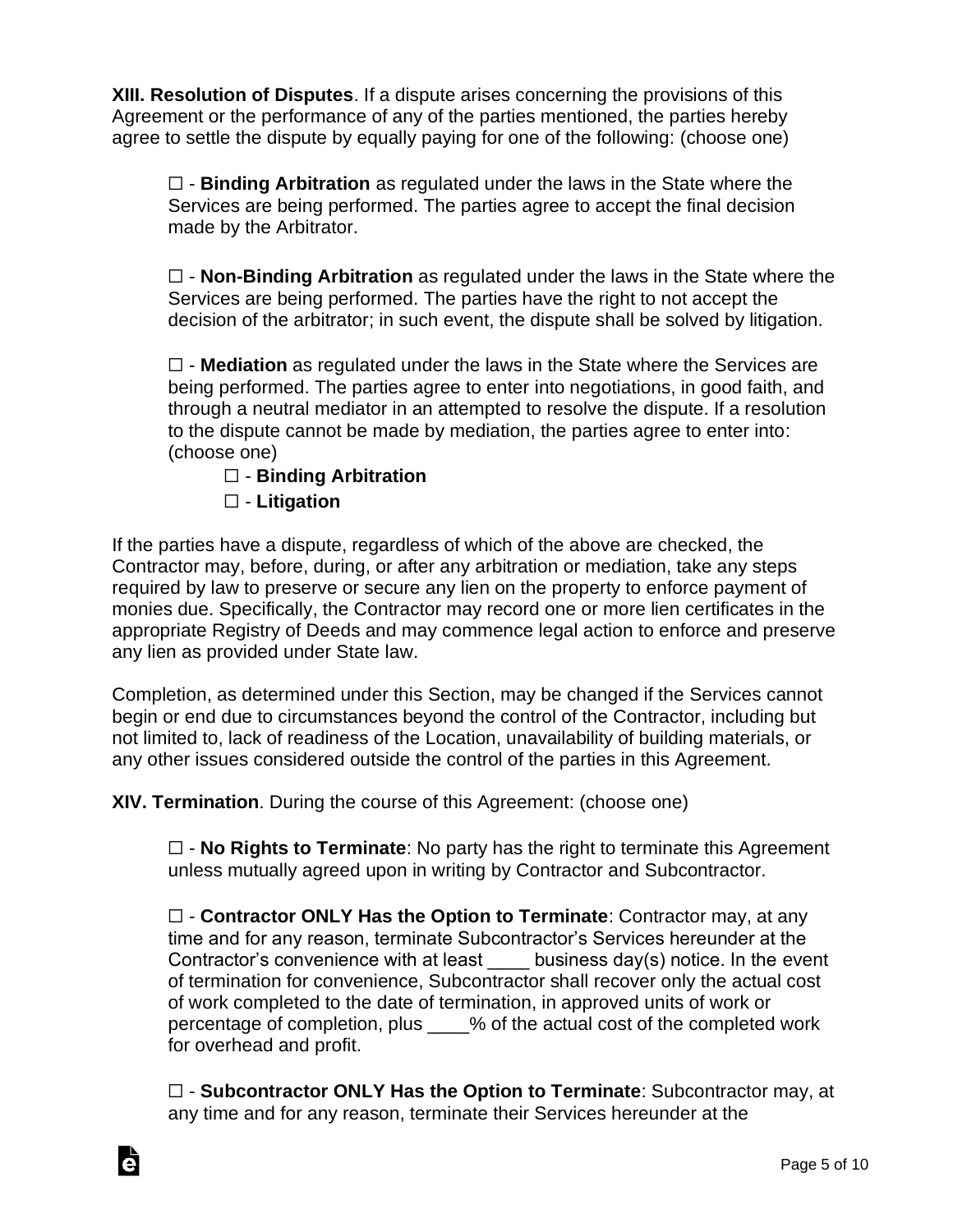Subcontractor's convenience with at least business day(s) written notice to the Contractor. In the event of termination for convenience, Subcontractor shall recover only the actual cost of work completed to the date of termination, in approved units of work or percentage of completion. In such termination, Subcontractor shall not be entitled to any claim or lien against the Contractor, Owner or anyone else for any additional compensation or damages.

☐ - **Both Parties Have the Option to Terminate:** Contractor or Subcontractor may, at any time and for any reason, terminate this Agreement for convenience with at least business day(s) notice. In the event of termination for convenience, Subcontractor shall recover only the actual cost of work completed to the date of termination in approved units of work or percentage of completion.

**XV. Claims**. If any claim is made by the Contractor or Subcontractor in connection with a Change Order or regarding any related issue with this Agreement or the performance of Services and/or Services to be provided, either party shall have the right to submit written notice of such claim through certified mail with return receipt. After receipt of a written claim by either party of this Agreement, the parties shall have business day(s) to correct the claim prior to seeking a resolution under the instructions in Section XIII.

**XVI. Change Orders**. Any alteration or deviation from the Services mentioned or any other contractual specifications that result in a revision of this Agreement shall be executed and attached to this Agreement as a change order ("Change Order").

**XVII. Entire Agreement**. This Agreement represents the entire agreement between the Contractor and Subcontractor. This Agreement supersedes any prior written or oral representations. Subcontractor and its subcontractors, suppliers and/or materialmen are bound to the Contractor by the prime contract and any contract documents incorporated therein to the same extent as Contractor is bound to the Client insofar as they related in any way, directly or indirectly, to the Services provided and covered in this Agreement.

**XVIII. Time**. Time is of the essence of this Agreement. Subcontractor shall provide the Contractor with scheduling information in a form acceptable to the Contractor and shall conform to the Contractor's progress schedules, including any changes made by the Contractor in the scheduling of Services. Subcontractor shall coordinate its Services with that of all other contractors, subcontractors, suppliers and/or materialmen so as not to delay or damage their performance.

**XIX. Delays**. Should the Subcontractor delay the Contractor, or any other contractors, subcontractors, suppliers and/or materialmen on the entire project, Subcontractor will indemnify the Contractor and hold Contractor harmless for any damages, claims, demands, liens, stop notices, lawsuits, attorneys' fees, and other costs or liabilities imposed on the Contractor connected with said delay. Among other remedies for Subcontractor's delay, the Contractor may supplement the Subcontractor's work and deduct associated costs at Contractor's election.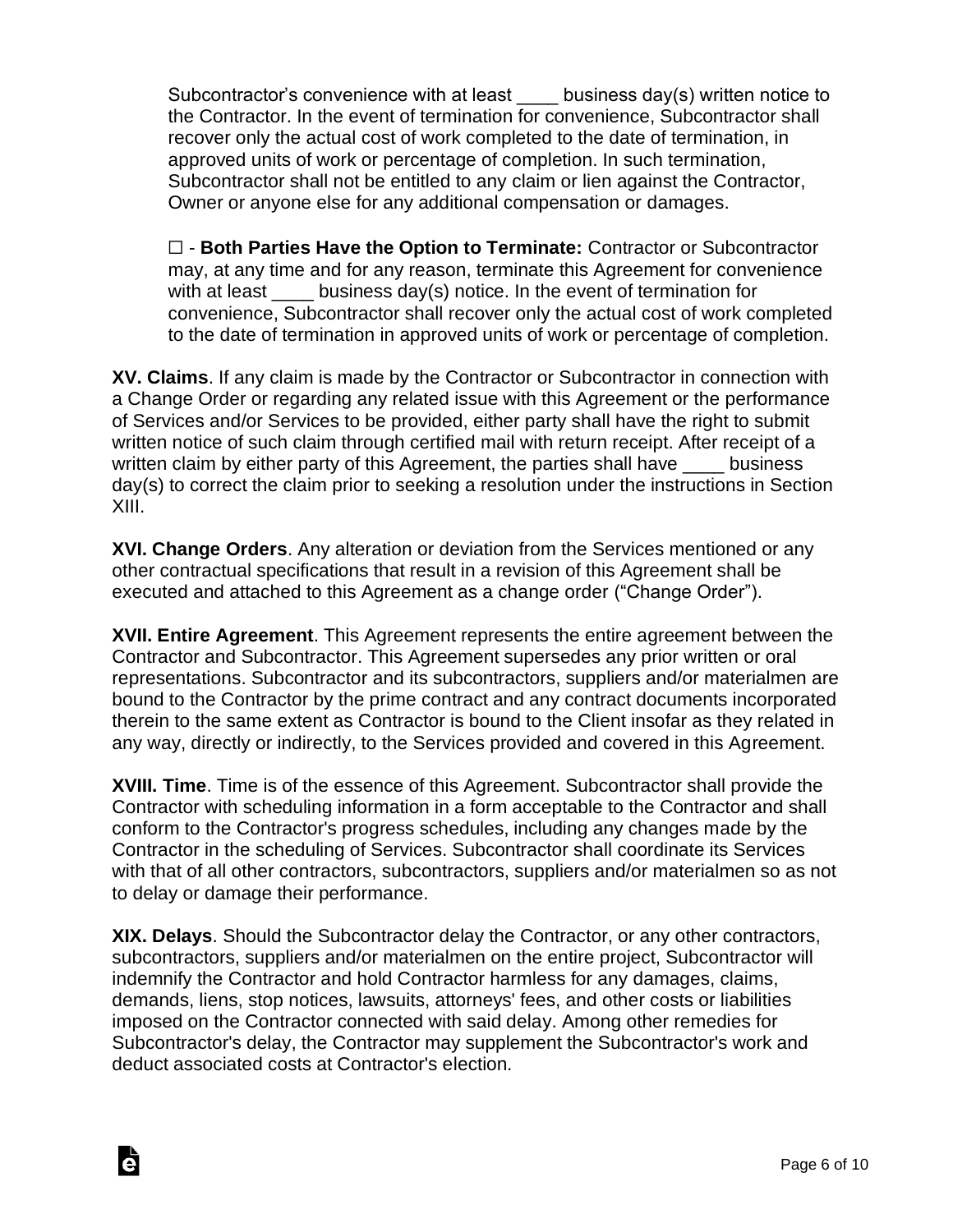**XX. Inspection of Services**. Subcontractor shall make the Services accessible at all reasonable times for inspection by the Contractor. Subcontractor shall, at the first opportunity, inspect all material and equipment delivered to the job site by others to be used or incorporated in the Subcontractor's Services and give prompt notice of any defect therein. Subcontractor assumes full responsibility to protect the work done hereunder until final acceptance by the Contractor or any authorized third  $(3^{rd})$  party.

**XXI. Labor Relations**. Subcontractor shall maintain labor policies in conformity with the directions of the Contractor and under State laws.

**XXII. Indemnification**. To the fullest extent permitted by law, Subcontractor shall defend, indemnify and hold harmless the Client and Contractor along with any of their agents, employees, or individuals associated with their organization from claims, demands, causes of actions and liabilities of any kind and nature whatsoever arising out of or in connection with the Subcontractor's Services or operations performed under this Agreement and causes or alleged to be caused, in whole or in part, by any act or omission of the Subcontractor or anyone employed directly or indirectly by Subcontractor or on Subcontractor's account related to Subcontractor's Services hereunder. This indemnification shall extend to claims occurring after this Agreement is terminated as well as while it is in force. The indemnity shall apply regardless of any passively negligent act or omission of the Client or Contractor, or their agents or employees, but Subcontractor shall not be obligated to indemnify any party for claims arising from the active negligence, sole negligence, or willful misconduct of Client or Contractor or their agents or employees or arising solely by the designs provided by such parties. To the extent that State law limits the defense or indemnity obligations of the Subcontractor either to Contractor or Client, the intent hereunder is to provide the maximum defense and indemnity obligations allowed by the Subcontractor under the law. The indemnity set forth in this Section shall not be limited by any insurance requirement or any other provision of this Agreement.

**XXIII. Warranty**. Subcontractor warrants to Client and Contractor that any and all materials and equipment furnished shall be new unless otherwise specified and that all Services provided under this Agreement will be performed, at a minimum, in accordance with industry standards. All work not conforming to these requirements, including substitutions not properly approved and authorized, may be considered defective. The warranty provided in this Section shall be in addition to and not in limitation of any other warranty or remedy required by law or by the Prime Contract.

**XXIV. Required Licenses**. All parties of this Agreement, including but not limited to, Contractor, Subcontractor, other sub-contractors, and all parties' direct or indirect employees and agents shall be licensed in accordance with respective State laws where the individual is performing their trade or service. All individuals under this agreement shall be regulated by their respective licensing board which has jurisdiction to investigate complaints made by any third  $(3<sup>rd</sup>)$  parties.

**XXV. Confidentiality**. For the purposes of this Agreement, "Confidential Information" shall mean any information or material that is proprietary to a party or designated as confidential by such party ("Disclosing Party") and received by another party ("Receiving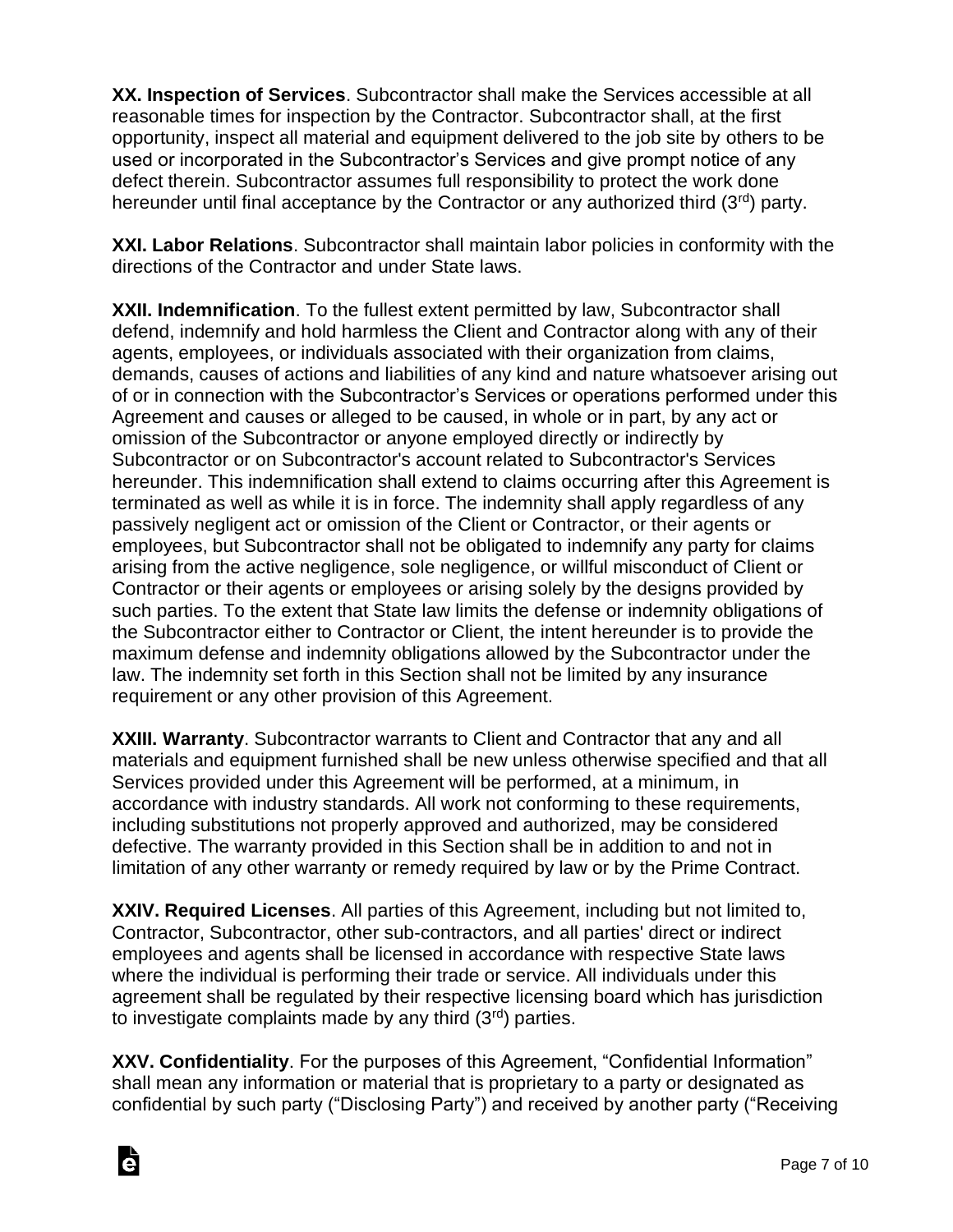Party") as a result of this Agreement. Confidential Information may be considered any information that is conceived, originated, discovered or developed in whole or in part by the Subcontractor in accordance with providing their Services. Confidential Information does not include (1) information that is or becomes publicly known without restriction and without breach of this Agreement or that is employed by the trade at or after the time the Receiving Party first learns of such information; (2) generic information or knowledge which the Receiving Party would have learned in the course of similar employment or work elsewhere in the trade; (3) information the Receiving Party lawfully receives from a third (3rd) party without restriction of disclosure and without breach of a nondisclosure obligation; (4) information the Receiving Party rightfully knew prior to receiving such information from the Disclosing Party to the extent such knowledge was not subject to restrictions of further disclosure; or (5) information the Receiving Party develops independent of any information originating from the Disclosing Party.

- A.) **Prime Confidential Information**. The following shall constitute Confidential Information of the Contractor and should not be disclosed to third  $(3^{rd})$  parties: the deliverables, discoveries, ideas, concepts, software [in various stages of development], designs, drawings, specifications, techniques, models, data, source code, source files, object code, documentation, diagrams, flow charts, research, development, processes, procedures, "know-how", marketing techniques and materials, marketing and development plans, customer names and other information related to customers, price lists, pricing policies and financial information, this Agreement and the existence of this Agreement, the relationship between the Contractor and Subcontractor, and any details of the Service under this Agreement. Subcontractor agrees not to use or reference the Contractor and/or their names, likenesses, or logos ("Identity"). Subcontractor will not use or reference Contractor or their Identity, directly or indirectly, in conjunction with any other third  $(3<sup>rd</sup>)$  parties.
- B.) **Non-Disclosure**. The parties hereby agree that during the term hereof, and at all times thereafter, and except as specifically permitted herein or in a separate writing signed by the Disclosing Party, the Receiving Party shall not use, commercialize or disclose Confidential Information to any person or entity. Upon termination, or at any time upon the request of the Disclosing Party, the Receiving Party shall return to the Disclosing Party all Confidential Information, including all notes, data, reference materials, sketches, drawings, memorandums, documentation and records which in any way incorporate Confidential Information.
- C.) **Right to Disclose**. With respect to any information, knowledge, or data disclosed to the Contractor by the Subcontractor, the Subcontractor warrants that the Subcontractor has full and unrestricted right to disclose the same without incurring legal liability to others, and that the Contractor shall have the full and unrestricted rights to use and publish the same as it may see fit. Any restrictions on Contractor's use of information, knowledge, or data disclosed by Subcontractor must be made known to Contractor.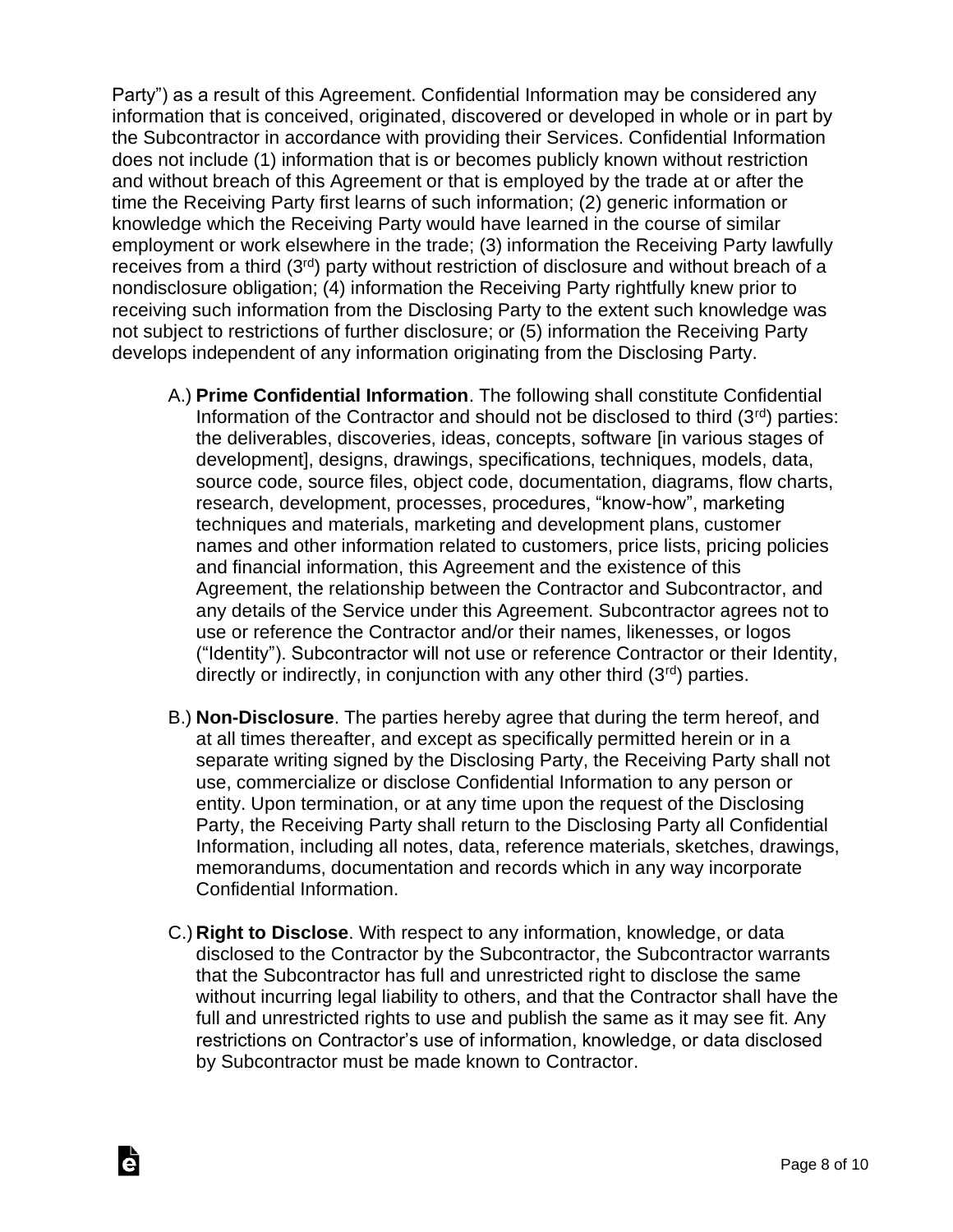**XXVI. Notices**. All notices under this Agreement shall be in writing and sent to the address of the recipient specified herein. Any such notice may be delivered by hand, by overnight courier, certified mail with return receipt, or first class pre-paid letter, and will be deemed to have been received (1) if delivered by hand – at the time of delivery; (2) if delivered by overnight courier – 24 hours after the date of delivery to courier with evidence from the courier; (3) if delivered by certified mail with return receipt – the date as verified on the return receipt; (4) if delivered by first class mail – three (3) business days after the date of mailing.

**XXVII. Injunctive Relief**. Subcontractor acknowledges it would be difficult to fully compensate the Client and/or Contractor for damages resulting from any breach of this Agreement. Accordingly, in the event of any breach of this Agreement, the Client and/or Contractor shall be entitled to temporary and/or permanent injunctive relief to enforce such provisions.

**XXVIII. Severability**. If any term, covenant, condition, or provision of this Agreement is held by a court of competent jurisdiction to be invalid, void, or unenforceable, the remainder of the provisions shall remain in full force and effect and shall in no way be affected, impaired, or invalidated.

**XXIX. Independent Contractor**. No term, covenant, condition, or provision of this Agreement shall be considered to create an employer and employee relationship, a master-servant relationship, or a principal and agent relationship between Subcontractor and/or any of the Subcontractor's employees and the Contractor or Client. All parties to this Agreement attest that the relationship between the Contractor and Subcontractor shall be recognized as the Subcontractor acting as an independent contractor.

**XXX. Force Majeure**. Neither party shall be liable for any failure to perform under this Agreement when such failure is due to causes beyond that party's reasonable control, including, but not limited to, acts of State or governmental authorities, acts of terrorism, natural catastrophe, fire, storm, flood, earthquakes, accident, and prolonged shortage of energy. In the event of such delay, any date stated herein shall be extended by a period of time necessary by both Contractor and Subcontractor. If the delay remains in effect for a period more than thirty (30) days, Contractor has the right to terminate this Agreement upon written notice to the Subcontractor.

**XXXI. Governing Law**. This Agreement shall be governed under the laws in the State of Alaska.

**XXXII. Attachments**. The Contractor may attach any plans, schematics, drawings, details, or other information to assist the Subcontractor with the aforementioned Services. Any attachment made shall be made part of this entire Agreement.

\_\_\_\_\_\_\_\_\_\_\_\_\_\_\_\_\_\_\_\_\_\_\_\_\_\_\_\_\_\_\_\_\_\_\_\_\_\_\_\_\_\_\_\_\_\_\_\_\_\_\_\_\_\_\_\_\_\_\_\_\_\_\_\_\_\_\_\_\_\_ \_\_\_\_\_\_\_\_\_\_\_\_\_\_\_\_\_\_\_\_\_\_\_\_\_\_\_\_\_\_\_\_\_\_\_\_\_\_\_\_\_\_\_\_\_\_\_\_\_\_\_\_\_\_\_\_\_\_\_\_\_\_\_\_\_\_\_\_\_\_

## **XXXIII. Additional Provisions**. \_\_\_\_\_\_\_\_\_\_\_\_\_\_\_\_\_\_\_\_\_\_\_\_\_\_\_\_\_\_\_\_\_\_\_\_\_\_\_\_\_\_\_\_